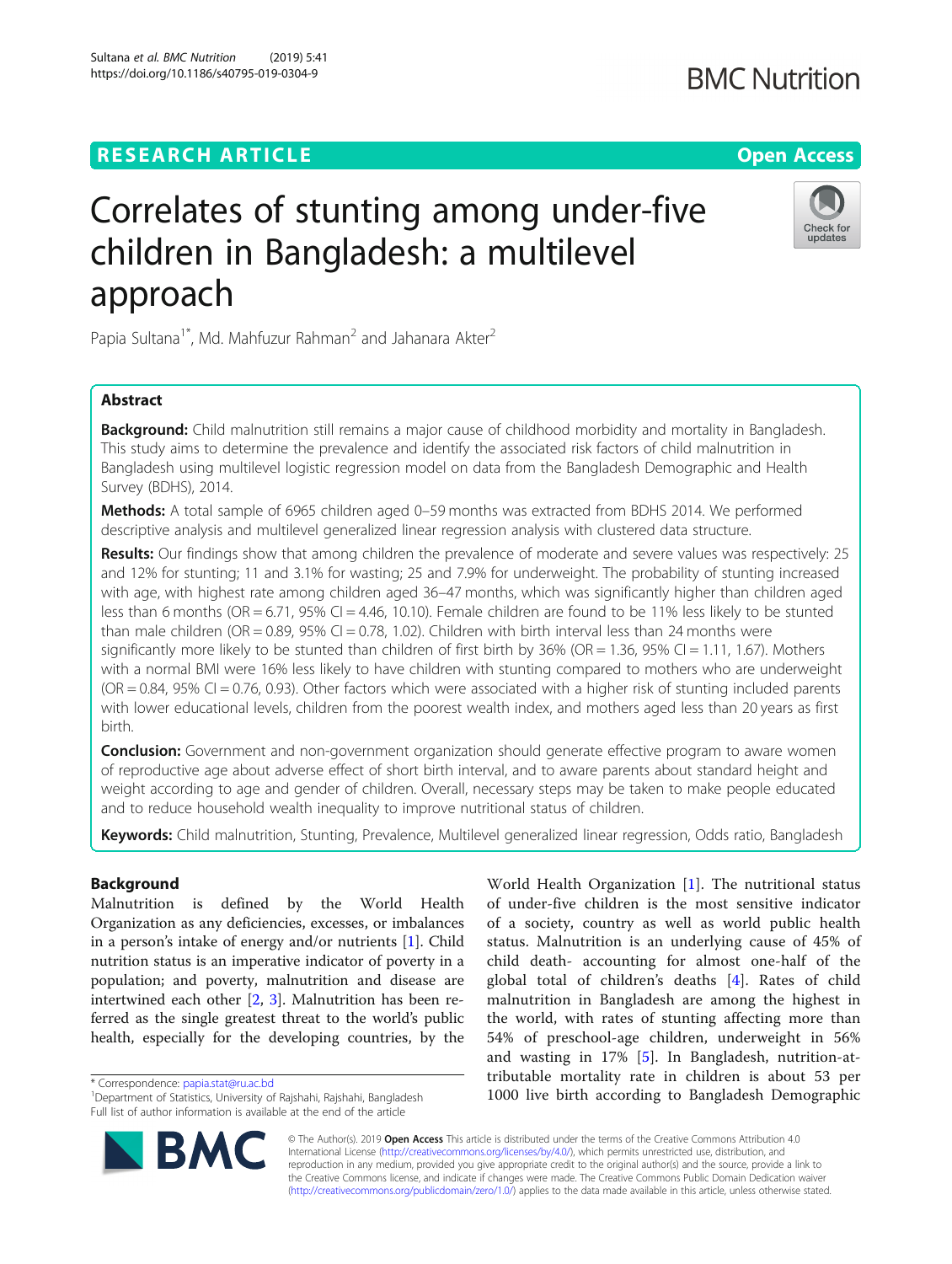and Health Survey 2011 [[6](#page-10-0)]. Survivors are left vulnerable to illnesses, stunted growth and intellectual impairment. The prevalence of stunting in children has been steadily decreasing, from 51% in 2004 to 37% in 2014 [[7](#page-10-0), [8](#page-10-0)]. However, the average annual rate of reduction (AARR) of stunting in Bangladesh is 2.7 which is much less than the required 3.9 AARR [\[9](#page-10-0)] to reach the global World Health Assembly (WHA) target to have 40% reduction in child malnutrition by 2025 [\[10](#page-10-0)]. At current rate, Bangladesh is not likely to achieve the WHA target for reducing childhood malnutrition.

To further enable decline of malnutrition rate in children and reach zero hunger goals as set by international targets, comprehensive preventive policies targeting evidence-based high-risk groups is crucial. Numerous studies have focused on child malnutrition in Bangladesh and/or it's associated risk factors [[11](#page-10-0)–[39\]](#page-10-0). However, in studies assessing risk factors, most utilized standard logistic regression as the statistical model; few have used multivariate approach such as one study using Bangladesh Demographic and Health Survey (BDHS) data from 2011 [[40](#page-10-0)], and multilevel analysis using BDHS data from 2007 [[11](#page-10-0)]. This study clearly demonstrated the significant variation of child malnutrition to hierarchical factors such as residence and division. Therefore, to determine child malnutrition in correct level, the variation due to hierarchical factors should be adjusted in the model through method of multilevel analysis [[41](#page-10-0)–[44\]](#page-10-0). To fill this gap in literature using the most recent datasets, our study aimed to identify the significant risk factors of stunting among under-five children in Bangladesh using multilevel generalized linear regression model using BDHS 2014 data.

#### Methods

# Sample selection

The data used for the present study has been derived from BDHS, 2014, a nationally-representative survey conducted by the National Institute for Population Research and Training (NIPORT) of the Ministry of Health and Family Welfare [[45\]](#page-11-0). The 2014 BDHS collected data on the nutritional status of children by measuring the height and weight of all children aged between 0 and 59 months in the selected households. The sample for the BDHS-2014 is nationally representative and covers the entire population residing in non-institutional dwelling units in the country. The survey used a sampling frame from the list of enumeration areas (EAs) of the 2011 Population and Housing Census of the People's Republic of Bangladesh, provided by the Bangladesh Bureau of Statistics (BBS). The primary sampling unit (PSU) for the survey is an EA created to have an average of about 120 households. With the design, the survey selected 18,000 residential households, which were expected to result in completed interviews with about 18,000 ever-married women of age 15–49 years. A total of 17,863 ever-married women of age 15–49 years were interviewed, for a response rate of 98% (Fig. [1](#page-2-0)). Details about the survey collection method can be found in literature [[46](#page-11-0)]. For the current study, the data has been screened for the under-five children for whom height and weight are available (Fig. [2](#page-3-0)). Therefore, the study uses a sample of size 6965 extracted from 7886 of BDHS 2014 data.

Three standard indices of physical growth that describe the nutritional status of children are: (i) Heightfor-age, (ii) Weight-for-height, and (iii) Weight-for-age. Each of these indices provides different information about growth and body composition that can be used to assess nutritional status of under-five children. The nutritional status of children in the survey population is compared with the World Health Organization (WHO) Child Growth Standards to create z-scores [[46\]](#page-11-0) resulting the indicators as stunting, wasting and underweight. Standard deviations below the reference median of the WHO reference population in terms of height-for-age was defined as stunted  $(-2 SD)$  or severely stunted  $(-3)$ SD). Similarly, standard deviations below the reference median of the WHO reference population in terms of weight-for-age was defined as wasted (−2 SD) or severely wasted (− 3 SD); standard deviations below the reference median of the WHO reference population in terms of weight-for-height was defined as underweight (− 2 SD) or severely underweight (− 3 SD). However, zscores computed for the three health indicators heightfor-age, weight-for-height, and weight-for-age were used in this study.

Size of child at birth or a child's birth weight was recorded based on mother's perception [[46\]](#page-11-0). A child's birth weight less than 2.5 kg was considered as less than average, and lager than 2.5 was considered as larger than average. Mother's BMI was classified as underweight if it was less than  $18.5 \text{ kg/m}^2$ , normal if it was between  $18.5-$ 24.9 kg/m<sup>2</sup>, overweight if it was between 25 and 29.9 kg/  $m<sup>2</sup>$ , and obese if it was above 30 kg/m<sup>2</sup>. For the educational level, primary level was defined as completing grade 5, secondary level was defined as completing grade 10. The wealth index was created in three steps. In the first step, a subset of household indicators (for example, access to safe drinking water, sanitation facilities, structure of housing, crowdedness of housing, type of fuel used for cooking, household possessions etc.) common to urban and rural areas was used to create wealth scores for households in both areas. Categorical variables were transformed into separate dichotomous (0–1) indicators. Those indicators and those that were continuous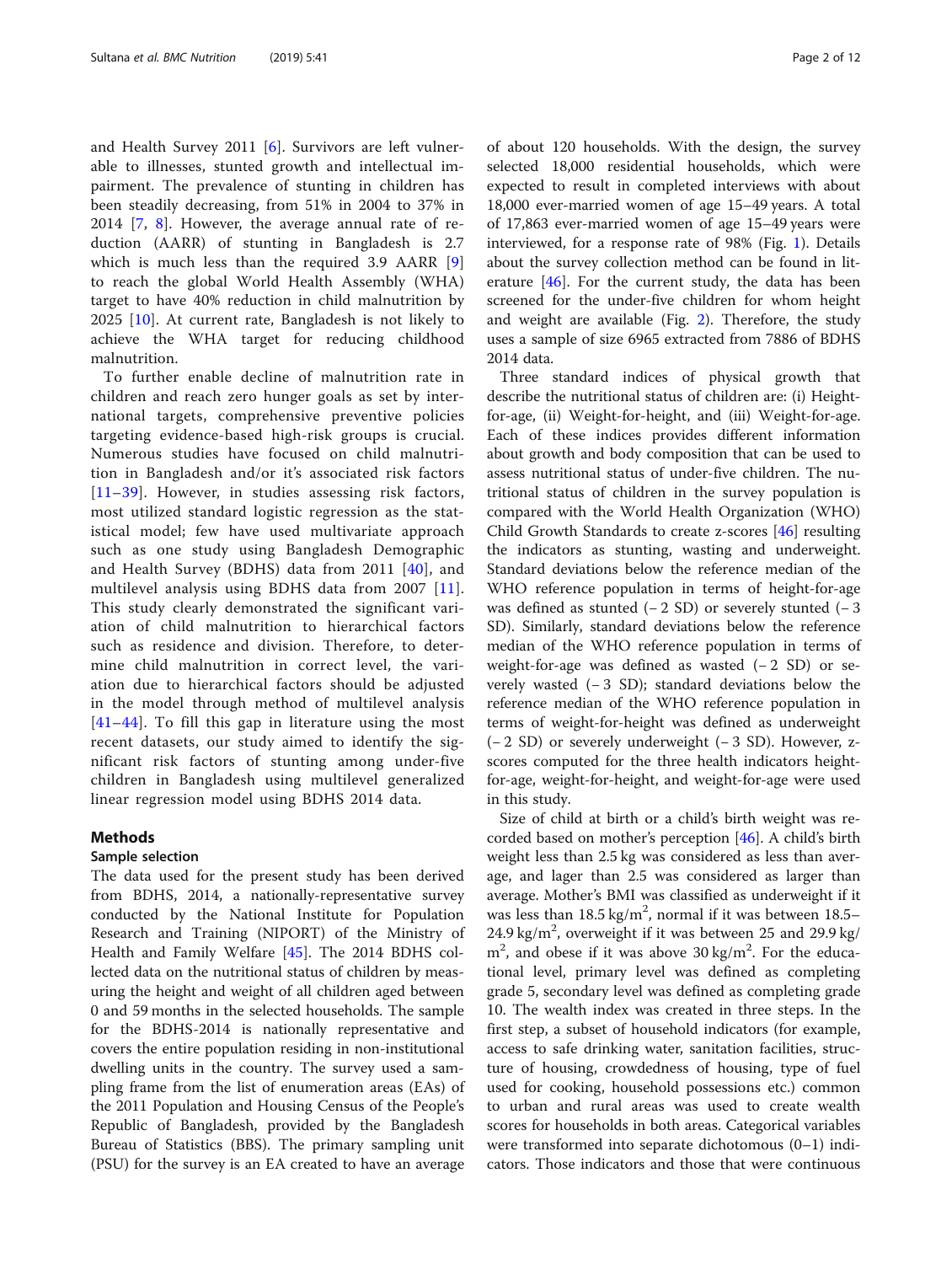<span id="page-2-0"></span>

were then examined using a principal components analysis to produce a common factor score for each household. In the second step, separate factor scores were produced for households in urban and rural areas using area specific indicators. The third step combined the separate area-specific factor scores to produce a nationally applicable combined wealth index by adjusting areaspecific scores through a regression on the common factor scores. The resulting combined wealth index had a mean of zero and a standard deviation of one. Once the index was computed, national-level wealth quintiles (from lowest to highest) were obtained by assigning the household score to each de jure household member, ranking each person in the population by his or her score, and then dividing the ranking into five equal categories, each comprising 20% of the population.

Computations for wealth index were done by the authority of the survey and details can be found in survey literature [[46](#page-11-0)]. In this study, stunting was used as the indicator of nutritional status of under-five children and used as the response variable in generalized linear regression analysis.

# Statistical analysis

We performed descriptive analysis to determine the characteristics of the study participants, which were presented with the frequency and percentage. Then, bivariate analyses were performed to compare child malnutrition (stunting, wasting and underweight) to the confounding variable. P-values had been obtained from bivariate simple linear regression to z-scores to check the association sex residence and division with child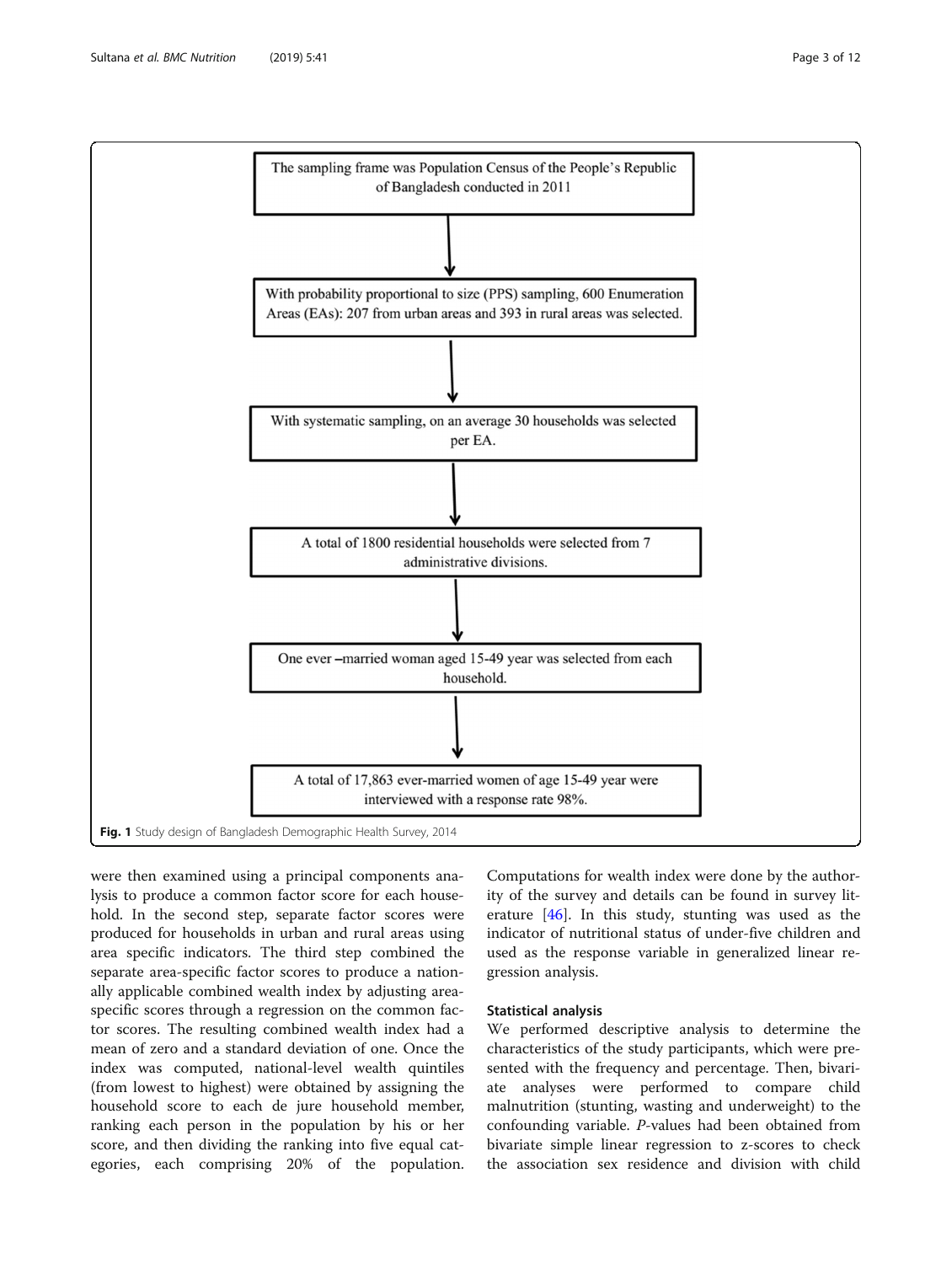

<span id="page-3-0"></span>

malnutrition. Lastly, multilevel generalized linear regression analysis had been performed with logit link and binomial family to identify significantly associated risk factors of child malnutrition. Various socio-demographic and economic variables were considered as risk factors. Division and residence of the respondents have been considered as the hierarchical variables. Two-level logistic regression (model-1 and model-2) and three level (model-3) logistic regression have been performed. In model-1 (two level) division has been considered as second level sources of variation; in model-2 (two level) residence has been considered as second level sources of variation; and in model-3 (three level) division has been considered as second level and residence has been as third level sources of variation. Statistical software StataSE version 13 (Stata Corp, USA) has been used to carry out statistical analyses. Missing values had been avoided in advanced analysis.

# Results

A total of 6965 children aged 0–59 months had been included in the study, of whom 3571 (51.3%) were male and 3394 (48.7%) were female (Table [1\)](#page-4-0). A significant percentage (19.1%) of children was below average size at birth. Among the mothers 73% gave their first birth at before age 20 years and 22.4% mothers were underweighted. About 20.9% mothers had no antenatal visits during pregnancy and 15.4% mothers had no formal

education. Among the respondents 68.6% were from rural area and 21.7% were of poorest wealth index.

The data showed that among the children 12.2% were severely stunted, 24.9% were moderately stunted and 62.9% were well nourished (Table [2](#page-5-0)). It was found that 3.2% children were severely wasted and 11.7% were moderately wasted. About 8.3% of the children were found to be severely underweight, while 24.7% were moderately underweight.

From Table [3](#page-6-0), it had been found that stunting and underweight differ significantly to residence and division. It had been also found that rural children are more stunted than urban children and children of Sylhet division are mostly stunted. However, wasting differs significantly to gender, residence and division.

Table [4](#page-7-0) represents odds ratio (OR) with 95% confidence interval (CI) obtained from multilevel generalized linear regression with binomial family and logit link to nutritional status of under-five children. From the results of Akaike Information Criterion (AIC), Bayesian Information Criterion (BIC), Intraclass Correlation Coefficient (ICC) and Median Odds Ratio (MOR), Model-III was the best. Our results showed that the odds of being stunting significantly increased with age, with highest OR in 36–47 months age group (OR =  $6.71$ , 95% CI = 4.56,10.10). Children of preceding birth interval of less than 24 months was also significantly associated with increased odds of stunting  $(OR = 1.36, 95\% \text{ CI} = 1.11,$ 1.67). Conversely, female children was found to be 11%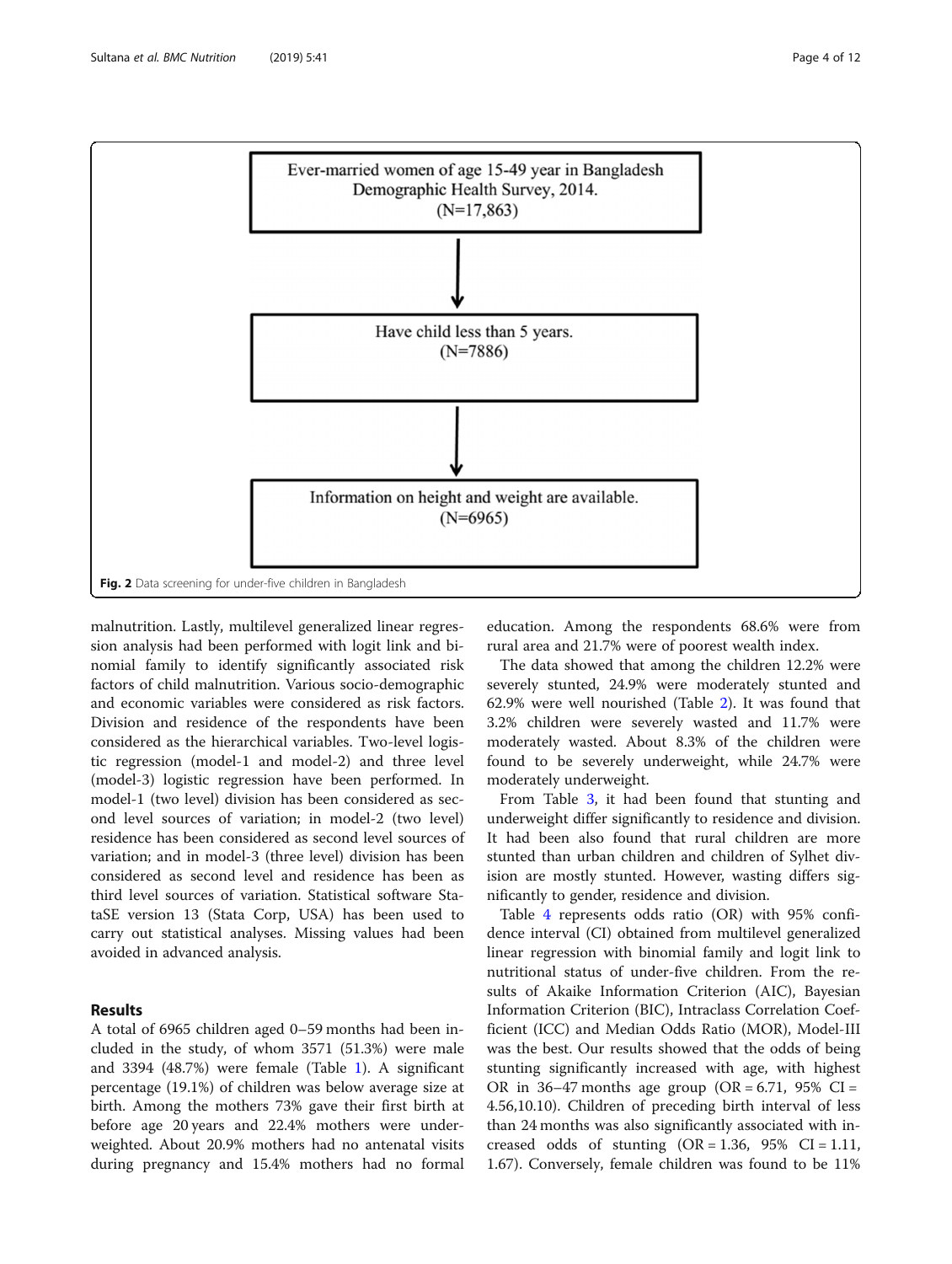# <span id="page-4-0"></span>Table 1 Characteristics of the study subjects, BDHS-2014

| Characteristic                                    | Total (sample size $=$         | Male (sample size =3571) | Female (sample size $=$ 3394) |
|---------------------------------------------------|--------------------------------|--------------------------|-------------------------------|
|                                                   | 6965)<br>Frequency(Percentage) | Frequency(Percentage)    | Frequency(Percentage)         |
| Age in months                                     |                                |                          |                               |
| mean                                              | 29.56                          | 29.42                    | 29.72                         |
| < 6                                               | 558 (8.01)                     | 302(8.46)                | 256 (7.54)                    |
| $6 - 11$                                          | 786 (11.28)                    | 396 (11.09)              | 390 (11.49)                   |
| $12 - 23$                                         | 1456 (20.90)                   | 744 (20.83)              | 712 (20.98)                   |
| $24 - 35$                                         | 1405 (20.17)                   | 719 (20.13)              | 686 (20.21)                   |
| $36 - 47$                                         | 1377 (19.77)                   | 701 (19.63)              | 676 (19.92)                   |
| $48 - 59$                                         | 1383 (19.86)                   | 709 (19.85)              | 674 (19.86)                   |
| Size of child at birth                            |                                |                          |                               |
| Very large                                        | 96 (2.28)                      | 55 (2.55)                | 41 (2.01)                     |
| Larger than average                               | 456 (10.84)                    | 251 (11.61)              | 205 (10.03)                   |
| Average                                           | 2849 (67.75)                   | 1466 (67.84)             | 1383 (67.66)                  |
| Smaller than average                              | 544 (12.94)                    | 271 (12.54)              | 273 (13.36)                   |
| Very small                                        | 260 (6.18)                     | 118 (5.46)               | 142 (6.95)                    |
| Live birth<br>between births                      |                                |                          |                               |
| Yes                                               | 4(0.09)                        | 2(0.09)                  | 2(0.10)                       |
| No                                                | 4261 (99.91)                   | 2204 (99.91)             | 2057 (99.90)                  |
| Preceding birth<br>interval (months)              |                                |                          |                               |
| First birth                                       | 2700 (38.84)                   | 1365 (38.31)             | 1335 (39.40)                  |
| < 24                                              | 476 (6.85)                     | 243 (6.82)               | 233 (6.88)                    |
| $24 - 47$                                         | 1388 (19.97)                   | 733 (20.57)              | 655 (19.33)                   |
| $48 +$                                            | 2387 (34.34)                   | 1222 (34.30)             | 1165 (34.39)                  |
| Age of mother at<br>1st birth (years)             |                                |                          |                               |
| < 20                                              | 5085 (73.01)                   | 2608 (73.03)             | 2477 (72.98)                  |
| $20 - 30$                                         | 1838 (26.39)                   | 940 (26.32)              | 898 (26.46)                   |
| $30 +$                                            | 42 (0.60)                      | 23 (0.64)                | 19 (0.56)                     |
| Mother's BMI                                      |                                |                          |                               |
| Underweight                                       | 1556 (22.42)                   | 797 (22.41)              | 759 (22.44)                   |
| Normal                                            | 4067 (58.60)                   | 2096 (58.93)             | 1971 (58.26)                  |
| Overweight                                        | 1097 (15.81)                   | 543 (15.27)              | 554 (16.38)                   |
| Obese                                             | 220 (3.17)                     | 121 (3.40)               | 99 (2.93)                     |
| Frequency of antenatal<br>visits during pregnancy |                                |                          |                               |
| No antenatal care visits                          | 848 (20.95)                    | 434 (20.80)              | 414 (21.11)                   |
| Antenatal visits                                  | 3196 (78.95)                   | 1651 (79.11)             | 1545 (78.79)                  |
| Don't know                                        | 4(0.10)                        | 2(0.10)                  | 2(0.10)                       |
| Duration of breastfeeding                         |                                |                          |                               |
| Ever Breastfed                                    | 535 (13.15)                    | 275 (13.13)              | 260 (13.18)                   |
| Never breastfed                                   | 46 (1.13)                      | 22 (1.05)                | 24 (1.22)                     |
| Still breastfeeding                               | 3481 (85.59)                   | 1798 (85.82)             | 1683 (85.34)                  |
| Don't know                                        | 5(0.12)                        | 0(0.00)                  | 5(0.25)                       |
| Mother's educational level                        |                                |                          |                               |
| No education                                      | 1076 (15.45)                   | 588 (16.47)              | 488 (14.38)                   |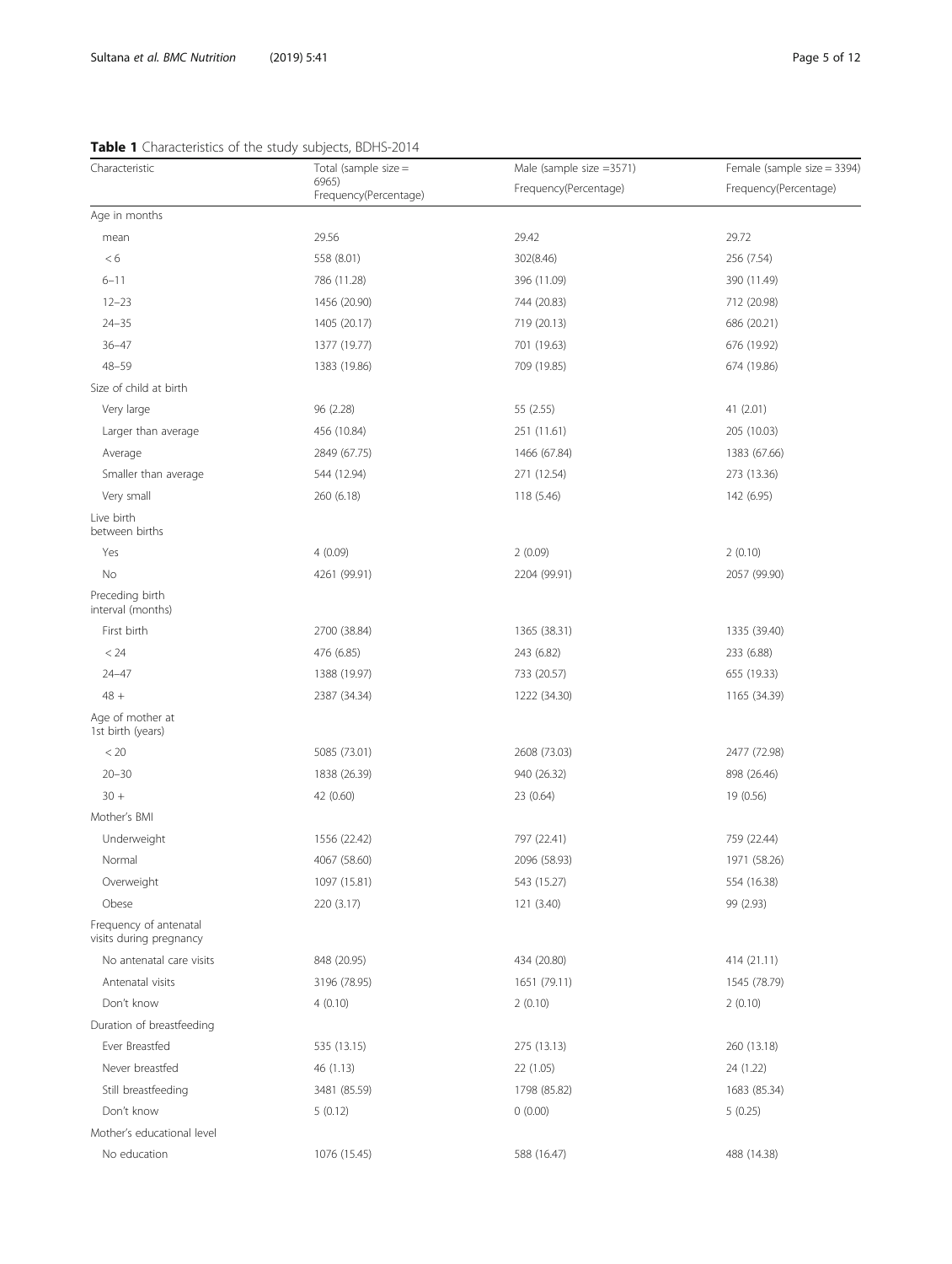<span id="page-5-0"></span>

|  | Table 1 Characteristics of the study subjects, BDHS-2014 (Continued) |  |  |  |
|--|----------------------------------------------------------------------|--|--|--|
|  |                                                                      |  |  |  |

| Characteristic             | Total (sample size $=$         | Male (sample size =3571) | Female (sample size = 3394) |
|----------------------------|--------------------------------|--------------------------|-----------------------------|
|                            | 6965)<br>Frequency(Percentage) | Frequency(Percentage)    | Frequency(Percentage)       |
| Primary                    | 1934 (27.77)                   | 957 (26.80)              | 977 (28.79)                 |
| Secondary                  | 3219 (46.22)                   | 1631 (45.67)             | 1588 (46.79)                |
| Higher                     | 736 (10.57)                    | 395 (11.06)              | 341 (10.05)                 |
| Mother's employment status |                                |                          |                             |
| Yes                        | 1747 (25.09)                   | 885 (24.79)              | 862 (25.40)                 |
| No                         | 5217 (74.91)                   | 2685 (75.21)             | 2532 (74.60)                |
| Father's educational level |                                |                          |                             |
| No education               | 1736 (24.93)                   | 875 (24.50)              | 861 (25.38)                 |
| Primary                    | 2100 (30.16)                   | 1047 (29.32)             | 1053 (31.04)                |
| Secondary                  | 2118 (30.42)                   | 1119 (31.34)             | 999 (29.45)                 |
| Higher                     | 1009 (14.49)                   | 530 (14.84)              | 479 (14.12)                 |
| Father's occupation        |                                |                          |                             |
| Professional               | 651 (9.38)                     | 335 (9.40)               | 316 (9.35)                  |
| Sales                      | 1384 (19.94)                   | 705 (19.79)              | 679 (20.09)                 |
| Agricultural-self employ   | 642 (9.25)                     | 346 (9.71)               | 296 (8.76)                  |
| Agricultural-employ        | 1046 (15.07)                   | 527 (14.80)              | 519 (15.36)                 |
| Services                   | 583 (8.40)                     | 272 (7.64)               | 311 (9.20)                  |
| Skilled manual             | 2460 (35.44)                   | 1280 (35.93)             | 1180 (34.91)                |
| Household and domestic     | 132 (1.90)                     | 71 (1.99)                | 61 (1.80)                   |
| Don't work                 | 44 (0.63)                      | 26 (0.73)                | 18 (0.53)                   |
| Division                   |                                |                          |                             |
| Barisal                    | 812 (11.66)                    | 416 (11.65)              | 396 (11.67)                 |
| Chittagong                 | 1320 (18.95)                   | 667 (18.68)              | 653 (19.27)                 |
| Dhaka                      | 1213 (17.42)                   | 620 (17.36)              | 593 (17.47)                 |
| Khulna                     | 774 (11.11)                    | 399 (11.17)              | 375 (11.05)                 |
| Rajshahi                   | 875 (12.56)                    | 442 (12.38)              | 433 (12.76)                 |
| Rangpur                    | 865 (12.42)                    | 456 (12.77)              | 409 (12.05)                 |
| Sylhet                     | 1106 (15.88)                   | 571 (15.99)              | 535 (15.76)                 |
| Type of Place of residence |                                |                          |                             |
| Urban                      | 2188 (31.41)                   | 1129 (31.62)             | 1059 (31.20)                |
| Rural                      | 4777 (68.59)                   | 2442 (68.38)             | 2335 (68.80)                |
| Wealth index               |                                |                          |                             |
| Poorest                    | 1515 (21.75)                   | 794 (22.23)              | 721 (21.24)                 |
| Poorer                     | 1307 (18.77)                   | 674 (18.87)              | 633 (18.65)                 |
| Middle                     | 1379 (19.80)                   | 677 (18.96)              | 702 (20.68)                 |
| Richer                     | 1420 (20.39)                   | 732 (20.50)              | 688 (20.27)                 |
| Richest                    | 1344 (19.30)                   | 694 (19.43)              | 650 (19.15)                 |

Table 2 Prevalence of stunting, wasting and underweight of under-five children in Bangladesh, BDHS-2014

| Category                             | Stunting (Height for age) Frequency<br>(96) | Wasting (Weight for height) Frequency<br>(% ) | Underweight (Weight for age) Frequency<br>(%) |
|--------------------------------------|---------------------------------------------|-----------------------------------------------|-----------------------------------------------|
| Severely malnourished                | 833 (11.96)                                 | 213 (3.06)                                    | 552 (7.93)                                    |
| Moderately<br>malnourished           | 1714 (24.61)                                | 792 (11.37)                                   | 1708 (24.52)                                  |
| Normal (well-nourished) 4418 (63.43) |                                             | 5960 (85.57)                                  | 4705 (67.55)                                  |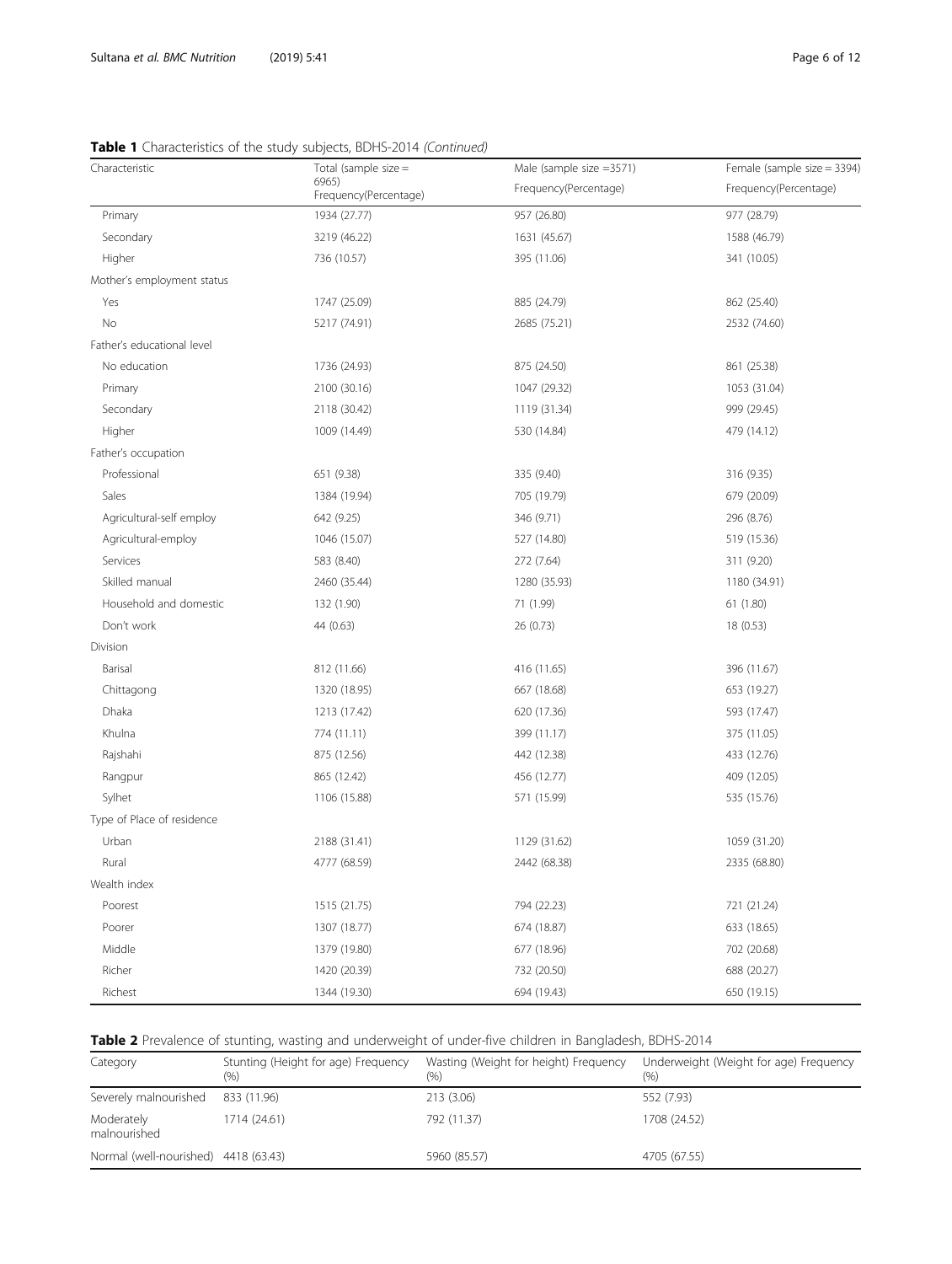<span id="page-6-0"></span>

|            |                                           |                                             | Table 3 Comparing nutritional status of under-five children to gender, residence and division, BDHS-2014 |                                           |                                             |                                              |                                           |                                             |                                              |
|------------|-------------------------------------------|---------------------------------------------|----------------------------------------------------------------------------------------------------------|-------------------------------------------|---------------------------------------------|----------------------------------------------|-------------------------------------------|---------------------------------------------|----------------------------------------------|
| Category   | Height for age (Stunted)                  |                                             |                                                                                                          | Weight for height (Wasted)                |                                             |                                              | Weight for age (Underweight)              |                                             |                                              |
|            | Frequency (%)<br>malnourished<br>Severely | Frequency (%)<br>malnourished<br>Moderately | Frequency (%)<br>Normal (Well-<br>nourished)                                                             | Frequency (%)<br>malnourished<br>Severely | Frequency (%)<br>malnourished<br>Moderately | Frequency (%)<br>Normal (Well-<br>nourished) | Frequency (%)<br>malnourished<br>Severely | Frequency (%)<br>malnourished<br>Moderately | Frequency (%)<br>Normal (Well-<br>nourished) |
| Sex        |                                           |                                             |                                                                                                          |                                           |                                             |                                              |                                           |                                             |                                              |
| Male       | 441 (12.35)                               | 900 (25.20)                                 | (62.45)<br>2230                                                                                          | 132 (3.70)                                | 411 (11.51)                                 | 3028 (84.79)                                 | 271 (7.59)                                | 874 (24.47)                                 | 2426 (67.94)                                 |
| Female     | 392 (11.55)                               | 814 (23.98)                                 | (64.47)<br>2188                                                                                          | 81 (2.39)                                 | 381 (11.23)                                 | 2932 (86.39)                                 | 281 (8.28)                                | 834 (24.57)                                 | 2279 (67.15)                                 |
| P-value    |                                           | 0.092                                       |                                                                                                          |                                           | 0.008                                       |                                              |                                           | 0.329                                       |                                              |
| Residence  |                                           |                                             |                                                                                                          |                                           |                                             |                                              |                                           |                                             |                                              |
| Urban      | 224 (10.24)                               | 479 (21.89)                                 | (67.87)<br>1485                                                                                          | 62 (2.83)                                 | 196 (8.96)                                  | 1930 (88.21)                                 | 147 (6.72)                                | 445 (20.34)                                 | 1596 (72.94)                                 |
| Rural      | 609 (12.75)                               | 1235 (25.85)                                | (61.40)<br>2933                                                                                          | 151 (3.16)                                | 596 (12.48)                                 | 4030 (84.36)                                 | 405 (8.48)                                | 1263 (26.44)                                | 3109 (65.08)                                 |
| P-value    |                                           | 0.001                                       |                                                                                                          |                                           | < 0.001                                     |                                              |                                           | < 0.001                                     |                                              |
| Division   |                                           |                                             |                                                                                                          |                                           |                                             |                                              |                                           |                                             |                                              |
| Barisal    | 83 (10.22)                                | 225 (27.71)                                 | (62.07)<br>504                                                                                           | 34 (4.19)                                 | 107 (13.18)                                 | 671 (82.64)                                  | 60 (7.39)                                 | 212 (26.11)                                 | 540 (66.50)                                  |
| Chittagong | 186 (14.09)                               | 315 (23.86)                                 | (62.05)<br>819                                                                                           | 41 (3.11)                                 | 152 (11.52)                                 | 1127 (85.38)                                 | 108(8.18)                                 | 339 (25.68)                                 | 873 (66.14)                                  |
| Dhaka      | 122 (10.06)                               | 282 (23.25)                                 | (66.69)<br>809                                                                                           | 28 (2.31)                                 | 121 (9.98)                                  | 1064 (87.72)                                 | 81 (6.68)                                 | 253 (20.86)                                 | 879 (72.46)                                  |
| Khulna     | 53 (6.85)                                 | 166 (21.45)                                 | (71.71)<br>555                                                                                           | 24 (3.10)                                 | 80 (10.34)                                  | 670 (86.56)                                  | 38 (4.91)                                 | 168 (21.71)                                 | 568 (73.39)                                  |
| Rajshahi   | 82 (9.37)                                 | 182 (20.80)                                 | (69.83)<br>$\overline{51}$                                                                               | 32 (3.66)                                 | 118 (13.49)                                 | 725 (82.86)                                  | 59 (6.74)                                 | 218 (24.91)                                 | 598 (68.34)                                  |
| Rangpur    | 87 (10.06)                                | 216 (24.97)                                 | (64.97)<br>562                                                                                           | 32 (3.70)                                 | 105 (12.14)                                 | 728 (84.16)                                  | 74 (8.55)                                 | 209 (24.16)                                 | 582 (67.28)                                  |
| Sylhet     | 220 (19.89)                               | 328 (29.66)                                 | (50.45)<br>558                                                                                           | 22 (1.99)                                 | 109 (9.86)                                  | 975 (88.16)                                  | 132 (11.93)                               | 309 (27.94)                                 | 665 (60.13)                                  |
| P-value    |                                           | 0.001                                       |                                                                                                          |                                           | 0.095                                       |                                              |                                           | < 0.001                                     |                                              |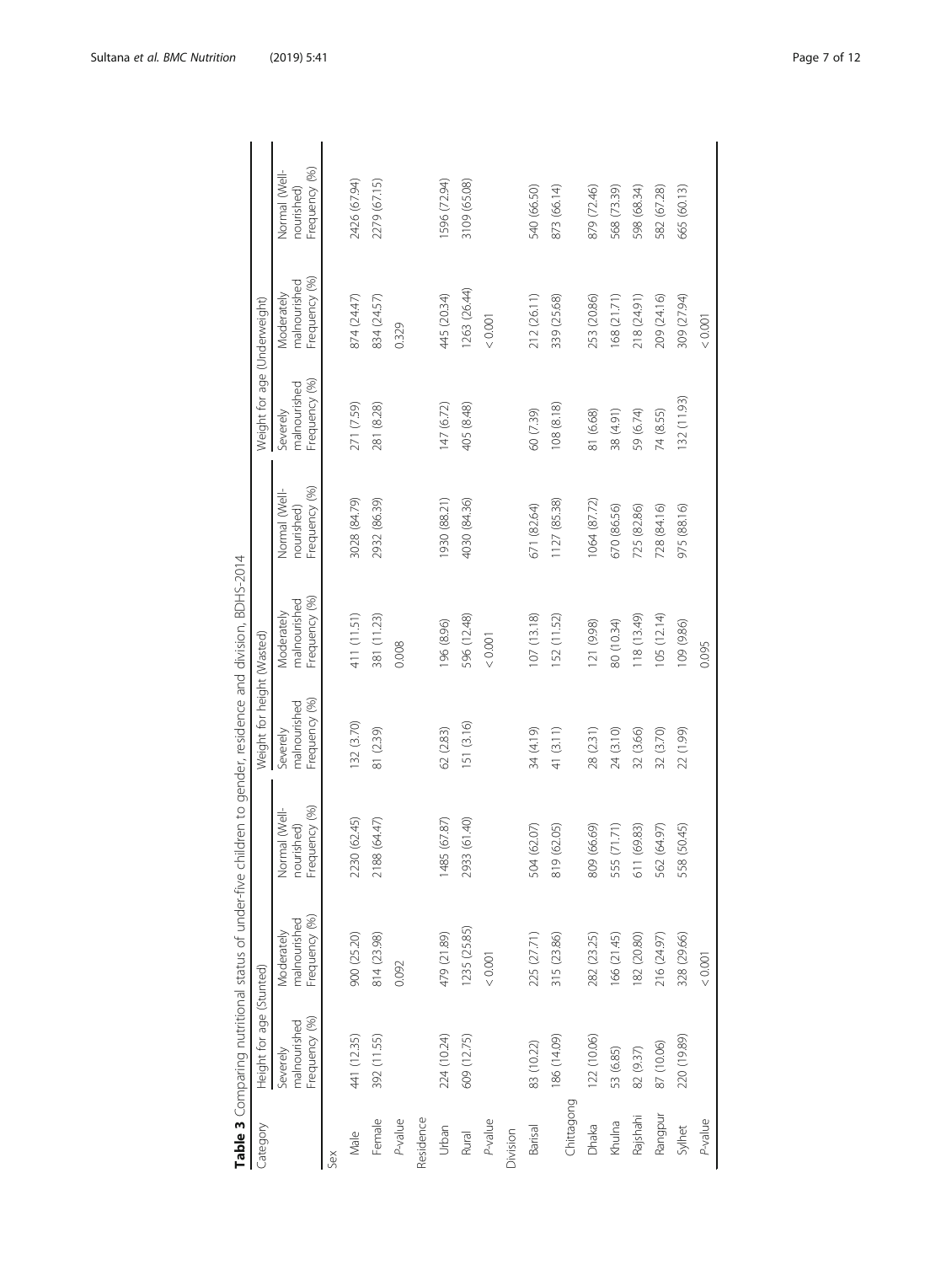<span id="page-7-0"></span>

| <b>Table 4</b> Odds Ratio from multilevel generalized linear regression to stunting status of children in Bangladesh, BDHS-2014 |  |  |
|---------------------------------------------------------------------------------------------------------------------------------|--|--|
|                                                                                                                                 |  |  |

| Variable                               | Odds Ratio (95% Confidence Interval) |                        |                        |
|----------------------------------------|--------------------------------------|------------------------|------------------------|
|                                        | Model 1 <sup>a</sup>                 | Model 2 <sup>b</sup>   | Model 3 <sup>c</sup>   |
| Age in months                          |                                      |                        |                        |
| $< 6$ (RC)                             | 1.00                                 | 1.00                   | 1.00                   |
| $6 - 11$                               | 1.94 (1.27-2.97)                     | $1.89(1.52 - 2.35)$    | 1.94 (1.27-2.96)       |
| $12 - 23$                              | 5.08 (3.75-6.90)                     | 4.91 (3.82-6.32)       | 5.09 (3.76-6.88)       |
| $24 - 35$                              | 5.87 (4.15-8.28)                     | 5.72 (5.44-6.02)       | $5.88(4.16 - 8.31)$    |
| $36 - 47$                              | 6.71 (4.47-10.07)                    | $6.55$ $(5.96 - 7.20)$ | $6.71(4.46 - 10.10)$   |
| $48 - 59$                              | 4.47 (3.07-6.51)                     | 4.40 (4.33-4.47)       | 4.48 (3.08-6.53)       |
| Sex of child                           |                                      |                        |                        |
| Male (RC)                              | 1.00                                 | 1.00                   | 1.00                   |
| Female                                 | $0.89(0.78 - 1.02)$                  | $0.89$ (0.85-0.93)     | $0.89(0.78 - 1.02)$    |
| Preceding birth<br>interval (months)   |                                      |                        |                        |
| First birth (RC)                       | 1.00                                 | 1.00                   | 1.00                   |
| < 24                                   | $1.36(1.11 - 1.67)$                  | $1.47(1.22 - 1.77)$    | $1.36(1.11 - 1.67)$    |
| $24 - 47$                              | $1.15(0.96 - 1.39)$                  | $1.25(1.14 - 1.38)$    | $1.16(0.96 - 1.40)$    |
| $48+$                                  | $0.88(0.77 - 1.02)$                  | $0.88(0.83 - 0.93)$    | $0.89(0.77 - 1.02)$    |
| Age of mothers at<br>1st birth (years) |                                      |                        |                        |
| $<$ 20 (RC)                            | 1.00                                 | 1.00                   | 1.00                   |
| $20 - 30$                              | $0.87(0.77 - 0.98)$                  | $0.90(0.77 - 1.06)$    | $0.87(0.76 - 0.98)$    |
| $31 +$                                 | $0.88(0.48 - 1.59)$                  | $0.90(0.53 - 1.53)$    | $0.87(0.49 - 1.56)$    |
| Mother's BMI                           |                                      |                        |                        |
| Underweight (RC)                       | 1.00                                 | 1.00                   | 1.00                   |
| Normal                                 | $0.84(0.77-0.93)$                    | $0.83$ $(0.78 - 0.89)$ | $0.84(0.76 - 0.93)$    |
| Overweight                             | $0.62$ $(0.51 - 0.76)$               | $0.60$ $(0.54 - 0.67)$ | $0.62$ (0.51-0.76)     |
| Obese                                  | $0.65(0.46 - 0.93)$                  | $0.60$ $(0.49 - 0.73)$ | $0.65(0.46 - 0.92)$    |
| Mother's educational level             |                                      |                        |                        |
| No education (RC)                      | 1.00                                 | 1.00                   | 1.00                   |
| Primary                                | $0.96(0.73 - 1.26)$                  | $0.93(0.90 - 0.97)$    | $0.96(0.73 - 1.26)$    |
| Secondary                              | $0.76(0.60 - 0.96)$                  | $0.71$ $(0.61 - 0.83)$ | $0.76$ $(0.61 - 0.96)$ |
| Higher                                 | $0.71(0.52 - 0.97)$                  | $0.64$ $(0.39 - 1.03)$ | $0.71$ $(0.53 - 0.97)$ |
| Mother's employment status             |                                      |                        |                        |
| No (RC)                                | 1.00                                 | 1.00                   | 1.00                   |
| Yes                                    | $1.1(0.99 - 1.24)$                   | $1.03(0.89 - 1.18)$    | $1.10(0.98 - 1.23)$    |
| Father's education level               |                                      |                        |                        |
| No education (RC)                      | 1.00                                 | 1.00                   | 1.00                   |
| Primary                                | $0.85(0.74 - 0.97)$                  | $0.85(0.85 - 0.85)$    | $0.85(0.75 - 0.97)$    |
| Secondary                              | $0.69(0.58 - 0.82)$                  | $0.68$ $(0.57 - 0.79)$ | $0.70$ $(0.59 - 0.82)$ |
| Higher                                 | $0.61$ $(0.52 - 0.70)$               | $0.59(0.51 - 0.68)$    | $0.61(0.53 - 0.70)$    |
| Father's occupation                    |                                      |                        |                        |
| Professional (RC)                      | 1.00                                 | 1.00                   | 1.00                   |
| Sales                                  | $1.04(0.86 - 1.25)$                  | $1.02(0.86 - 1.22)$    | $1.03(0.86 - 1.24)$    |
| Agricultural - self employ             | $1.06(0.79 - 1.43)$                  | 1.03 (0.99-1.07)       | $1.06(0.79 - 1.42)$    |
| Agricultural - employ                  | $1.04(0.79 - 1.37)$                  | $1.02(0.94 - 1.11)$    | $1.04(0.79 - 1.36)$    |
| Services                               | $1.22(0.98 - 1.53)$                  | 1.24 (0.93-1.66)       | $1.22(0.97 - 1.52)$    |
| Skilled manual                         | $1.1$ (0.82-1.46)                    | 1.08 (0.84-1.39)       | $1.09(0.82 - 1.45)$    |
|                                        |                                      |                        |                        |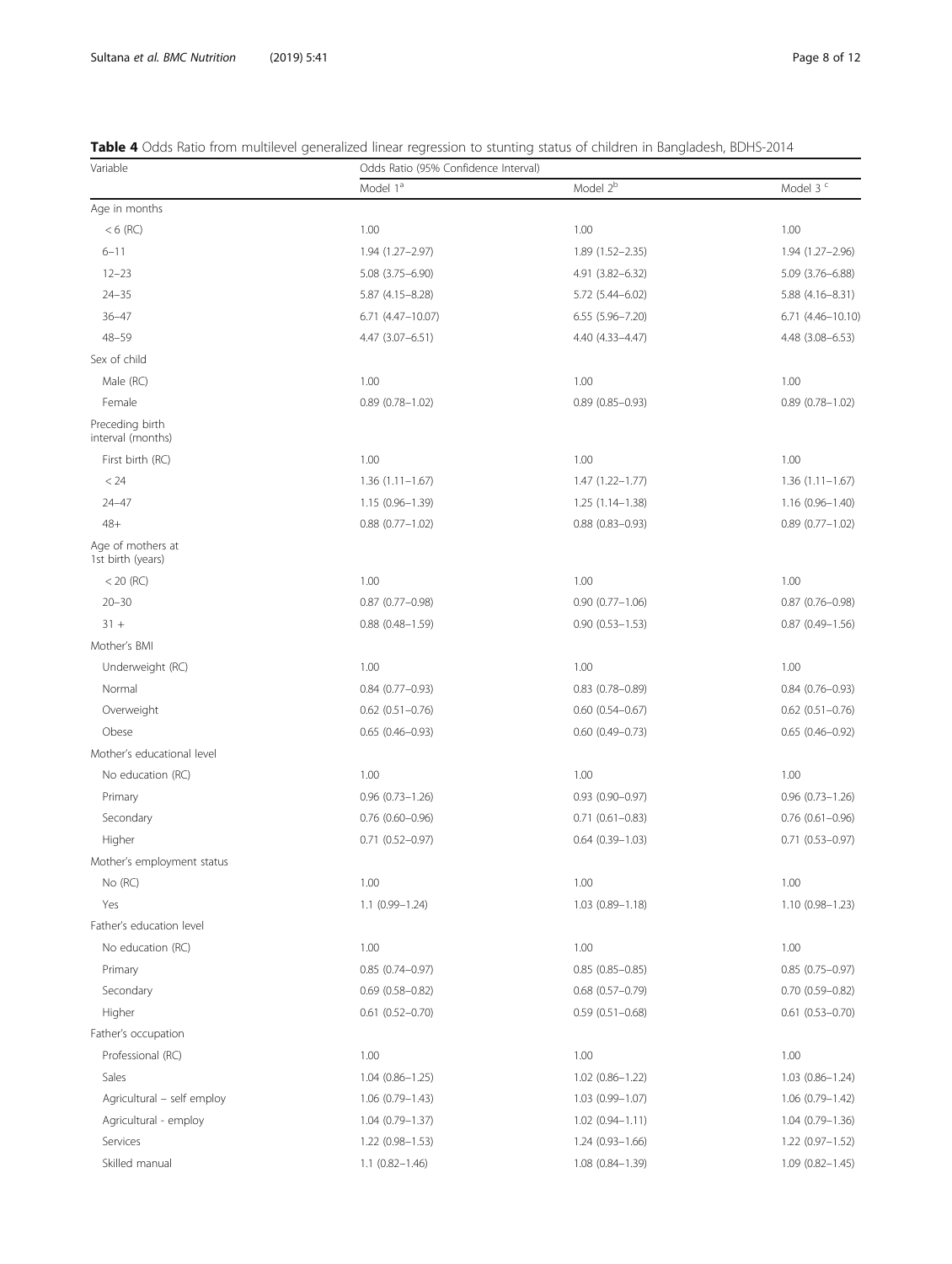| Variable                                       | Odds Ratio (95% Confidence Interval) |                        |                      |  |  |  |
|------------------------------------------------|--------------------------------------|------------------------|----------------------|--|--|--|
|                                                | Model 1ª                             | Model $2b$             | Model 3 <sup>c</sup> |  |  |  |
| Household and domestic                         | $0.72(0.51 - 1.02)$                  | $0.81$ $(0.74 - 0.89)$ | $0.72(0.50 - 1.03)$  |  |  |  |
| Don't work                                     | $1.16(0.55 - 2.43)$                  | 1.23 (1.09-1.38)       | $1.16(0.55 - 2.43)$  |  |  |  |
| Wealth index                                   |                                      |                        |                      |  |  |  |
| Poorest (RC)                                   | 1.00                                 | 1.00                   | 1.00                 |  |  |  |
| Poorer                                         | $0.79(0.63 - 0.99)$                  | $0.80(0.78 - 0.82)$    | $0.79(0.63 - 0.99)$  |  |  |  |
| Middle                                         | $0.77(0.70 - 0.84)$                  | $0.78$ $(0.74 - 0.82)$ | $0.77(0.69 - 0.85)$  |  |  |  |
| Richer                                         | $0.63(0.49 - 0.82)$                  | $0.64(0.41 - 1.00)$    | $0.62$ (0.47-0.82)   |  |  |  |
| Richest                                        | $0.43(0.32 - 0.57)$                  | $0.45(0.31 - 0.65)$    | $0.42(0.31 - 0.57)$  |  |  |  |
| No. of observation                             | 6900                                 | 6900                   | 6900                 |  |  |  |
| AIC                                            | 8191.249                             | 8243.575               | 8190.982             |  |  |  |
| <b>BIC</b>                                     | 8464.82                              | 8517.146               | 8471.393             |  |  |  |
| Intraclass Correlation<br>Coefficient (ICC)    |                                      |                        |                      |  |  |  |
| Division                                       | 0.0166945                            |                        | 0.0146549            |  |  |  |
| Residence                                      |                                      | 0.0004238              | 0.0187098            |  |  |  |
| Median Odds<br>Ratio (MOR)                     |                                      |                        |                      |  |  |  |
| Division                                       | 1.252                                |                        | 1.234                |  |  |  |
| Residence                                      |                                      | 1.036                  | 1.117                |  |  |  |
| Random-effects Parameters<br>Estimate (95% CI) |                                      |                        |                      |  |  |  |
| Residence                                      |                                      | $0.04(0.00 - 0.57)$    | $0.12(0.04 - 0.33)$  |  |  |  |
| Division                                       | $0.24(0.13 - 0.42)$                  |                        | $0.22(0.11 - 0.44)$  |  |  |  |
| $P$ -value                                     | < 0.001                              | 1.00                   | < 0.001              |  |  |  |

Table 4 Odds Ratio from multilevel generalized linear regression to stunting status of children in Bangladesh, BDHS-2014 (Continued)

RC stands for 'reference category'

<sup>a</sup>Model 1: two level generalized linear regression considering division as second level hierarchical factor

<sup>b</sup>Model 2: two level generalized linear regression considering residential status as second level hierarchical factor

c Model 3: three level generalized linear regression considering residential status as third level and division as second level hierarchical factors

less likely to be stunted than male children  $(OR = 0.89,$ 95% CI = 0.78, 1.02). Other risk factors which significantly reduced the OR of stunting included children of mothers with normal BMI (OR =  $0.84$ , 95% CI =  $0.76$ , 0.93), higher educational level in mother or father ( $OR =$ 0.71, 95% CI = 0.53, 0.97 and OR = 0.61, 95% CI = 0.53, 0.70 respectively), and children of richest wealth index  $(OR = 0.42, 95\% \text{ CI} = 0.31, 0.57).$ 

# Discussion

In our multilevel analysis, we have found that children of age group 12–47 months, male, born with preceding birth interval less than 24 months, having underweight mothers, having mothers and fathers with lower education level and of poorest wealth index are more likely to be stunted.

Results from multilevel logistic regression show that as children grow up they become more likely to be stunted. This result is consistent with other studies in Bangladesh [[17,](#page-10-0) [36](#page-10-0)] and also in neighboring countries: India [\[47](#page-11-0)],

Nepal  $[48-50]$  $[48-50]$  $[48-50]$  $[48-50]$  $[48-50]$ , China  $[51]$  $[51]$ . An increasing pattern of stunting by age is found to be undeviating with increasing pattern of communicable childhood diseases by age [[52\]](#page-11-0). As discussed by Hong, Banta and Betancourt [\[23](#page-10-0)], this may partly be due to starting other foods along with breastfeeding to a child after 6 months of age, which increases the likelihood of taking polluted foods and minimizes the essential safety provided by breast milk. Moreover, children initiate crawling nearby at this age and are more probable to be carried out-of-doors, which makes them exposure to additional toxicities. Among the under five children, it is most likely to be stunted between age 12–47 months. Therefore, caring at early childhood is more likely to be protective and stunting becomes more prospective as the child becomes more dependent for caloric intake from foods which should be improved. More elaborative researches are needed to demonstrate in this regard.

Male children are found to be insignificantly more stunted than female. Gender has been identified a risk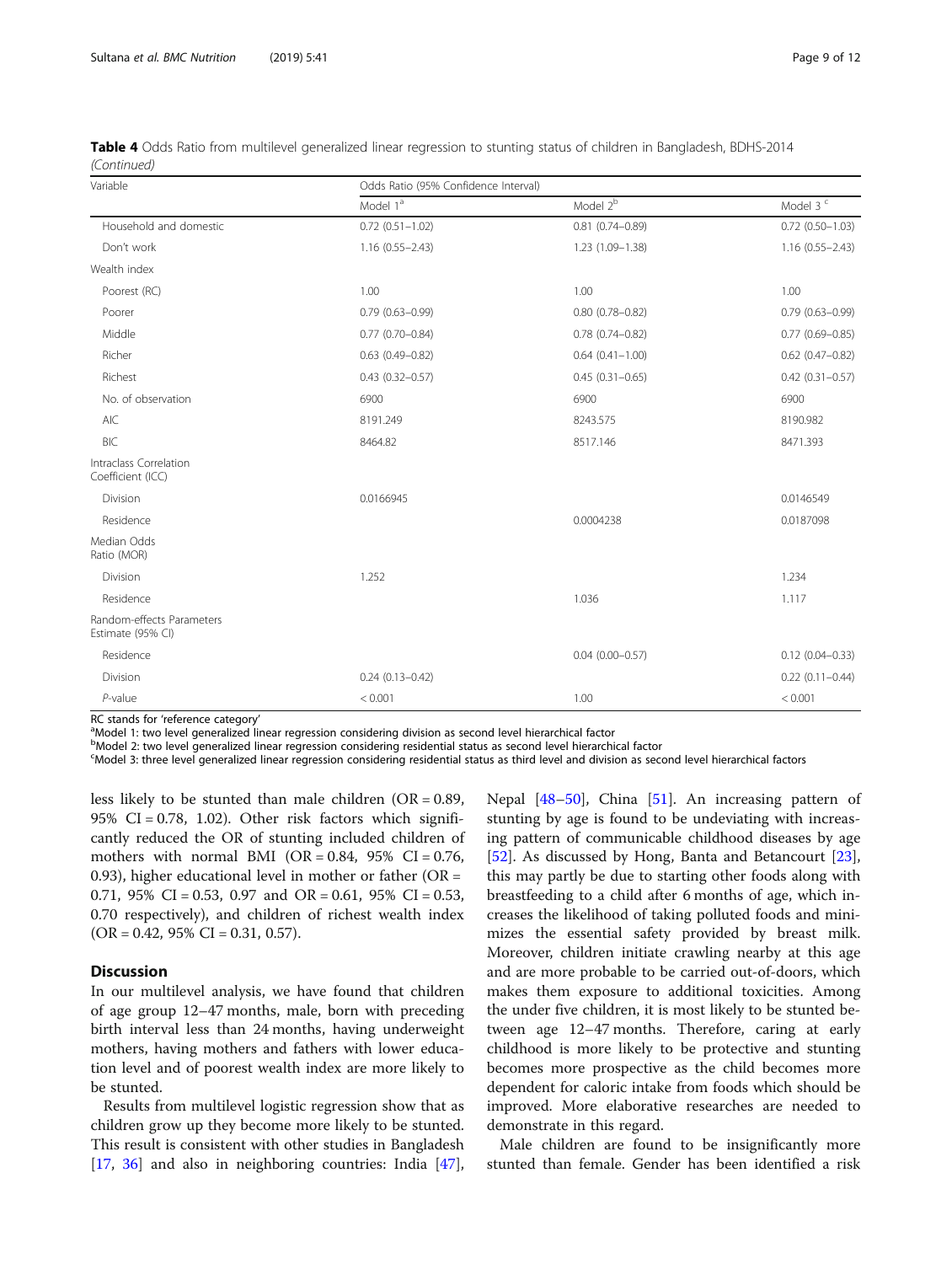factor in many studies [[25,](#page-10-0) [30,](#page-10-0) [33](#page-10-0), [34](#page-10-0)]. Standard binary logistic regression (single level) also gave insignificant evidence about gender to be determinant of child mal-nutrition with BDHS-2014 data [\[17\]](#page-10-0).

Coherent with other studies [[26,](#page-10-0) [30](#page-10-0), [33](#page-10-0), [34\]](#page-10-0) children of second birth order with less than 24 months birth interval are more likely to be stunted than children of first birth order and children of second birth order with more than 48 months birth interval. The association between stunting and second-order births with shorter interval may be due to competition for food within a household and mother may fail to take care two babies together within limited household.

Similar to our findings some studies confirmed association of child malnutrition with mother's malnutrition [[53\]](#page-11-0). In a traditionally patriarchal society such as Bangladesh, the availability and accessibility of nutritious foods for under-five children is highly dependent on the conduct of maternal duties and responsibilities towards their children which may be impaired when mothers are malnourished.

Education of parents is found to be a preventive factor of child malnutrition which is expected. Education always plays a positive role in health and diseases [\[37](#page-10-0), [39](#page-10-0)]. Educated parents have more knowledge about health, nutrition, proper child care, health services, hygiene, proper food for children etc. Educated parents also contribute positively to promote the household income which is supportive to provide nutritional diet to their children. Moreover, Islam and his colleagues [\[54](#page-11-0)] discussed in this aspect that educated mothers are able to use insufficient family income and offered healthcare services efficiently, can minimize the family size, can sustain improved health stimulating behaviors and can afford better healthcare to their children [\[55](#page-11-0), [56](#page-11-0)]. All these features may subsidize to keep children in virtuous nourishment.

Nutritional status is called a reflecting indicator of a family's economic condition. This study also shows that children of families with poorest wealth index are most likely to be stunted, as found in other studies conducted in Bangladesh and in other countries [[46](#page-11-0)–[50](#page-11-0), [57](#page-11-0), [58](#page-11-0)]. This can be attributed to the fact that higher socioeconomic households have more ability to allocate necessary resources regarding nutrition for their children than poorer families. Reasonably allocation of more resources to their children improves their health conditions by reducing multiple health risks.

However, parent's employment status does not found to have any significant role in managing child malnutrition.

Main strength of the study is that the data used in this study is a nationally representative, large sample size and enough information on child malnutrition. The study also has some limitations. The data don't have information on some important factors like amount of diet given to children, mobility pattern of children etc. Some existed variables in the data including size of child at birth, antenatal visits, duration of breast feeding etc. are not included in the model due to a lot of missing information.

# Conclusion

In conclusion, this study clearly reveals that multilevel modeling should be used for hierarchical data to predict significant determinant child malnutrition in correct level. This study also has been identified using multilevel generalized linear regression model that under-five children who are male, of second birth order with less than 24 months, of underweight mothers, of lower educated parents and of poorest family are on high risk to be stunted. Therefore, policy makers and government should pay their attention more to take proper initiative to promote nutritional status in Bangladesh. Government may take necessary steps to aware women of reproductive age about adverse effect of short birth interval. Government and non-government organizations related to the health and nutrition should generate effective program to increase awareness of parents about the standard height and weight according to age and gender of the children. In addition, government may implement child care leave for employed parents with under-five children. Government also may establish childcare center with proper infrastructure, so that employed parents are not obligatory to leave their children at home under illiterate maid. Government may also encourage employed couples to stay with their older parents (or relatives) through some intervention to avoid the same. Overall, necessary steps may be taken to make people educated and to reduce household wealth inequality to improve nutritional status of children.

#### Abbreviations

AARR: Average Annual Rate of Reduction; AIC: Akaike Information Criterion; BDHS: Bangladesh Demographic and Health Survey; BIC: Bayesian Information Criterian; BMI: Body Mass Index; CI: Confidence Interval; ICC: Intraclass Correlation Coefficient; MOR: Median Odds Ratio; NIPRT: National Institute of Population Research and Training; OR: Odds Ratio; SD: Standard Deviation; WHA: World Health Assembly; WHO: World Health Organization

# Acknowledgements

Authors would like to acknowledge Jenny Jung, Yale Fox International Fellow, Yale University, New Haven, CT, United States of America for her constructive feedback to update the paper in English.

#### Authors' contributions

Access of data and material collection: PS. Statistical analysis and interpretation: PS and MMR. Drafting the manuscript: PS, MMR and JA. Contributed to discussion and finishing: PS, MMR and JA. All authors have read and approved the manuscript.

# Funding

Not applicable.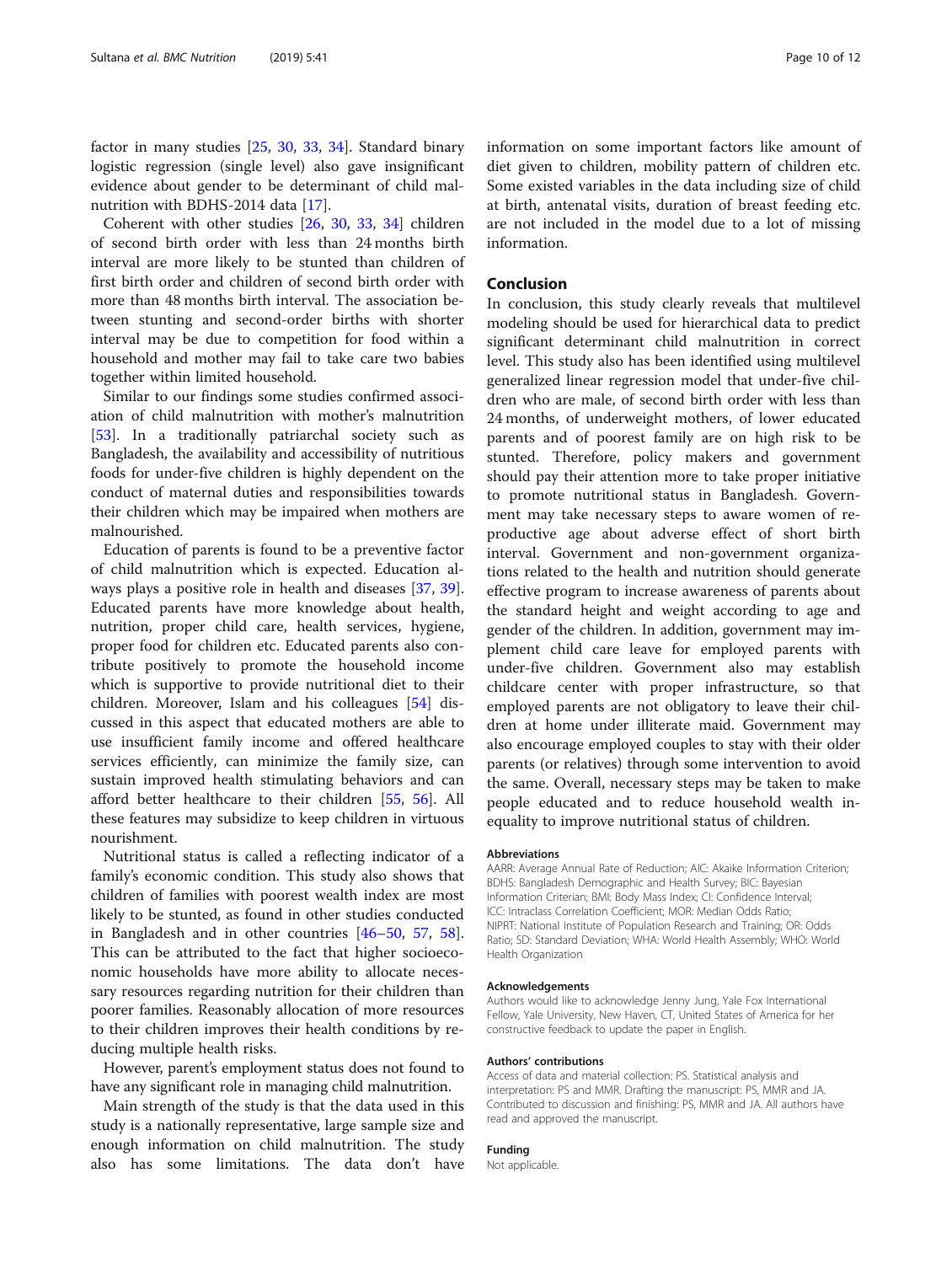#### <span id="page-10-0"></span>Availability of data and materials

Available at: <https://dhsprogram.com>.

#### Ethics approval and consent to participate

Not applicable.

# Consent for publication

Not applicable.

# Competing interests

The authors declare that they have no competing interests.

#### Author details

<sup>1</sup>Department of Statistics, University of Rajshahi, Rajshahi, Bangladesh. <sup>2</sup>Global Public Health Research Foundation, Dhaka, Bangladesh.

### Received: 8 April 2019 Accepted: 30 July 2019 Published online: 07 October 2019

#### References

- 1. World Health Organization. [cited 2019 Mar 10]. Available from: [https://](https://www.who.int/topics/malnutrition/en/) [www.who.int/topics/malnutrition/en/](https://www.who.int/topics/malnutrition/en/).
- 2. Pena M, Bacallao J. Malnutrition and poverty. Annu Rev Nutr. 2002;22:241– 53. <https://doi.org/10.1146/annurev.nutr.22.120701.141104>.
- 3. Farhadi S, Ovchinnikov RS. The relationship between nutrition and infectious diseases: a review. Biomed Biotechnol Res J. 2018;2:168–72. [https://doi.org/10.4103/bbrj.bbrj\\_69\\_18](https://doi.org/10.4103/bbrj.bbrj_69_18).
- 4. World Health Organization. [cited 2019 Mar 10]. Available from: [https://](https://www.who.int/news-room/fact-sheets/detail/malnutrition) [www.who.int/news-room/fact-sheets/detail/malnutrition.](https://www.who.int/news-room/fact-sheets/detail/malnutrition)
- 5. Nutrition country profiles: Bangladesh. [cited 2019 Mar 10]. Available from: [http://www.fao.org/ag/agn/nutrition/bgd\\_en.stm](http://www.fao.org/ag/agn/nutrition/bgd_en.stm).
- 6. Hossain A, Islam S, Munira S, Farzana S, Sarker S, Ahmed R, et al. Infant and child mortality status of Bangladesh: a study on demographic and health survey. Asian J Soc Sci Stud. 2018;3(10):43–53 [https://doi.org/10.20849/ajsss.v3i1.330.](https://doi.org/10.20849/ajsss.v3i1.330)
- 7. Bangladesh demographic and health survey (BDHS), 2007. Dhaka: National Institute of Population Research and Training; 2007. p. 346. [cited 2017 Oct 24]. Available from: [https://www.unicef.org/bangladesh/BDHS2007\\_Final.pdf.](https://www.unicef.org/bangladesh/BDHS2007_Final.pdf)
- 8. Bangladesh Demographic and Health Survey (BDHS), 2011. Dhaka: NIPORT, Mitra and Associates, and ICF International; 2013. [cited 2017 Oct 24]. Available from: [https://dhsprogram.com/pubs/pdf/fr265/fr265.pdf.](https://dhsprogram.com/pubs/pdf/fr265/fr265.pdf)
- 9. de Onis M, Dewey KG, Borghi E, Onyango AW, Blössner M, Daelmans B, et al. The World Health Organization's global target for reducing childhood stunting by 2025: rationale and proposed actions. Matern Child Nutr. 2013;9(2):6–26.
- 10. Global target 2025. [cited 2017 Oct 24]. Available from: [https://www.who.](https://www.who.int/nutrition/global-target-2025/en/) [int/nutrition/global-target-2025/en/.](https://www.who.int/nutrition/global-target-2025/en/)
- 11. Alom J, Quddus MA, Islam MA. Nutritional status of under-five children in Bangladesh: a multilevel analysis. J Biosoc Sci. 2012;44(05):525–35.
- 12. McGregor GS, Cheung YB, Cueto S, Glewwe P, Richter L, Strupp B. Development potential in the first 5 years for children in developing countries. Lancet. 2007;369(9555):60–70.
- 13. Faruque ASG, Ahmed AMS, Ahmed T, Islam MM, Hossain MI, Roy SK, et al. Nutrition: basis for healthy children and mothers in Bangladesh. J Health Popul Nutr. 2008;26(3):325–39.
- 14. Hasan MT, Soares MRJ, Williams GM, Mamun AA. Forecasting the progress towards the target of millennium development goal 1C in children under 5 years of age in Bangladesh. Public Health Nutr. 2015;18(10):1728–36. [https://](https://doi.org/10.1017/S1368980014003279) [doi.org/10.1017/S1368980014003279](https://doi.org/10.1017/S1368980014003279).
- 15. Ahmed CN, Hossain T, Mandal MI, Mothabbir BN, Rahman G, Islam M, et al. Community-based management of acute malnutrition in Bangladesh: feasibility and constraints. Food Nutr Bull. 2014;35:277–85.
- 16. Bairagi R, Chowdhury MK. Socioeconomic and anthropometric status and mortality of young children in rural Bangladesh. Int J Epidemiol. 1994;23: 1179–84 <https://doi.org/10.1093/ije/23.6.1179>.
- 17. Das S, Gulshan J. Different forms of malnutrition among under five children in Bangladesh: a cross sectional study on prevalence and determinants. BMC Nutrition. 2017;3:1. [https://doi.org/10.1186/s40795-016-0122-2.](https://doi.org/10.1186/s40795-016-0122-2)
- 18. Das S, Hossain MZ. Levels and determinants of child undernutrition in Bangladesh. Pak J Nutr. 2008;24:301–23.
- 19. Das S, Hossain MZ, Islam MA. Predictors of child chronic malnutrition in Bangladesh. Proc Pak Acad Sci. 2008;45:137–55.
- 20. Das S, Rahman RM. Application of ordinal logistic regression analysis in determining risk factors of child malnutrition in Bangladesh. Nutr J. 2011; 10(1):124. <https://doi.org/10.1186/1475-2891-10-124>.
- 21. Fakir AMS, Khan MWR. Determinants of malnutrition among urban slum children in Bangladesh. Health Econ Rev. 2015;5:22. [https://doi.org/10.11](https://doi.org/10.1186/s13561-015-0059-1) [86/s13561-015-0059-1.](https://doi.org/10.1186/s13561-015-0059-1)
- 22. Hasan MT, Magalhaes RJS, Williams GM, Mamun AA. The role of maternal education in the 15-year trajectory of malnutrition in children under 5 years of age in Bangladesh. Matern Child Nutr. 2016;12(4):929–39. [https://doi.](https://doi.org/10.1111/mcn.12178) [org/10.1111/mcn.12178.](https://doi.org/10.1111/mcn.12178)
- 23. Hong R, Banta JE, Betancourt JA. Relationship between household wealth inequality and chronic childhood under-nutrition in Bangladesh. Int J Equity Health. 2006;5:15. <https://doi.org/10.1186/1475-9276-5-15>.
- 24. Islam A, Biswas T. Chronic Stunting among under 5 children in Bangladesh a Situation Analysis. Adv Pediatr Res. 2015;2:18 [https://doi.](https://doi.org/10.12715/apr.2015.2.18) [org/10.12715/apr.2015.2.18](https://doi.org/10.12715/apr.2015.2.18).
- 25. Islam MS, Jothi JS, Islam M, Huq AKO. Nutritional status of rural and urban under-five children in Tangail District, Bangladesh. Int J Innov Appl Stud. 2014;8(2):841–8.
- 26. Jesmin A, Yamamoto SS, Malik AA, Haque A. Prevalence and determinants of chronic malnutrition among preschool children: A cross-sectional study in Dhaka City, Bangladesh. J Health Popul Nutr. 2001;29:494–509.
- 27. Khan REA, Raza MA. Nutritional status of children in Bangladesh: measuring composite index of anthropometric failure (CIAF) and its determinants. Pakistan J Commerce Soc Sci. 2014;8(1):11–23.
- 28. Mohsena M, Goto R, Taylor CGNM. Socioeconomic and demographic variation in nutritional status of under-five Bangladeshi children and trend over the twelve-year period 1996–2007. J Biosoc Sci. 2017;49(2):222–38. [https://doi.org/10.1017/S0021932016000328.](https://doi.org/10.1017/S0021932016000328)
- 29. Mondal D, Minak J, Alam M, Liu Y, Dai J, Korpe P, et al. Contribution of enteric infection, altered intestinal barrier function, and maternal malnutrition to infant malnutrition in Bangladesh. Infect Dis Soc Am. 2011;54(2):185–92.
- 30. Mostafa KS. Socio-economic determinants of severe and moderate stunting among under-five children of rural Bangladesh. Malays J Nutr. 2011;17(1):105–18.
- 31. Muaz SSA, Hasan MR, Shamim SA, Dev A, Kamar S. Nutritional status of 1-5 years children of the tea Workers in Sylhet Division. Bangladesh J Child Health. 2010;34(1):11–6.
- 32. Rahman A, Biswas SC. Nutritional status of Under-5 children in Bangladesh. S Asian J Popul Health. 2009;2(1):1–11.
- 33. Rahman A, Chowdhury S, Hossain D. Acute malnutrition in Bangladeshi children: levels and determinants. Asia Pac J Public Health. 2009;21(3):294–302.
- 34. Rayhan MI, Khan MSH. Factors causing malnutrition among under five children in Bangladesh. Pak J Nutr. 2006;5(6):558–62.
- 35. Srinivasan CS, Zanello G, Shankar B. Rural-urban disparities in child nutrition in Bangladesh and Nepal. BMC Public Health. 2013;13:581. [https://doi.org/1](https://doi.org/10.1186/1471-2458-13-581) [0.1186/1471-2458-13-581](https://doi.org/10.1186/1471-2458-13-581).
- 36. Talukder A. Factors associated with malnutrition among under-five children: illustration using Bangladesh demographic and health survey, 2014 data. Children. 2017;4:88. [https://doi.org/10.3390/children4100088.](https://doi.org/10.3390/children4100088)
- Rahman MS, Howlader T, Masud MS, Rahman ML. Association of Low-Birth Weight with Malnutrition in Children under Five Years in Bangladesh: Do Mother's Education, Socio-Economic Status, and Birth Interval Matter? PloS One. 2016;11(6):e0157814. <https://doi.org/10.1371/journal.pone.0157814>.
- 38. Ahmed T, Mahfuz M, Ireen S, Ahmed AMS, Rahman S, Islam MM, et al. Nutrition of children and women in Bangladesh: trends and directions for the future. J Health Popul Nutr. 2012;30(1):1–11.
- 39. Rahman MM, Saima U, Goni MA. Impact of maternal household decisionmaking autonomy on child nutritional status in Bangladesh. Asia Pac J Public Health. 2015;27(5):509–20. [https://doi.org/10.1177/1010539514568710.](https://doi.org/10.1177/1010539514568710)
- 40. Rabbi AMF, Karmaker SC. Determinants of child malnutrition in Bangladesh – a multivariate approach. Asian J Med Sci. 2014;6(2):85–90.
- 41. Goldstein H. Multilevel Statistical Models. 2nd ed. London: Edward Arnold; 1995.
- 42. Snijders TAB, Bosker RJ. Multilevel analysis an introduction to basic and advanced multilevel modeling. Thousand Oaks: CA SAGE Publications; 1999.
- 43. Akombi BJ, Agho KE, Hall JJ, Merom D, Burt TA, Renzaho AMN. Stunting and severe stunting among children under-5 years in Nigeria: a multilevel analysis. BMC Pediatr. 2017. [https://doi.org/10.1186/s12887-016-0770-z.](https://doi.org/10.1186/s12887-016-0770-z)
- 44. Alemu ZA, Ahemed AA, Yalew AW, Birhanu BS, Zaitchik BF. Individual and community level factors with a significant role in determining child height-